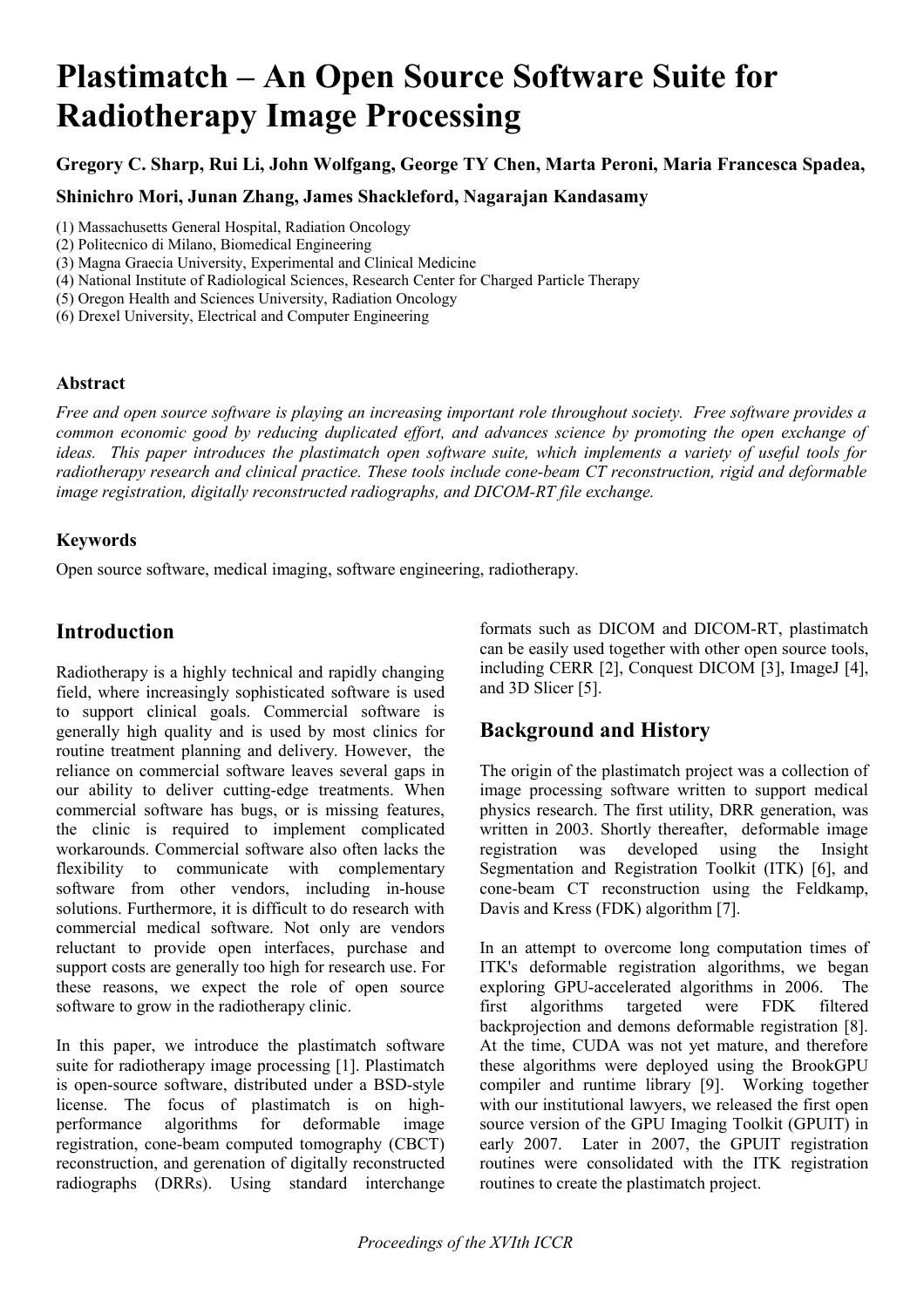

Figure 1: Plastimatch includes utilities for deformable image registration (left), filtered backprojection (center), and DRR generation (right).

In 2008, a native implementation of B-spline registration was designed to replace the ITK implementation, and the FDK reconstruction code was ported from BrookGPU to CUDA. In 2009, we have added GPU-accelerated B-spline registration, landmarkbased interactive registration, and DICOM-RT. Our goals for 2010 include support for adaptive radiotherapy, and atlas-based image segmentation.

## **Overview of Plastimatch**

#### **Automatic Image Registration**

Plastimatch uses a multi-stage, multi-algorithm framework for automatic image registration. Only pairwise registration is supported. In the initialization stage, the images are loaded, together with any image masks or initial guess. Then, the framework runs a fixed sequence of registration stages, as directed by a parameter file. A registration stage specifies the image resolution (for multi-resolution registration), the transform and metric to be optimized, and the optimization algorithm and parameters. If desired output files can be specified at each stage for saving intermediate results. A typical sequence of stages might include a single rigid alignment stage, followed by two to four deformable registration stages with increasing resolution and decreasing grid spacings.

Table 1 lists the summary of algorithms included in plastimatch, which includes six different core registration methods. Depending on the registration method, you can choose one of four implementations: ITK, single core (SC), multi-core (MC), or GPU. The six registration algorithms can operate on eight different transform types: six ITK transforms and two native transforms. At the end of each stage, the optimal transform propagated to the next stage, and automatically converted to a new transform type by the plastimatch application framework. An example of

| Algorithm                   | <b>ITK</b> | <b>SC</b> | <b>MC</b>    | <b>GPU</b> |
|-----------------------------|------------|-----------|--------------|------------|
| Translation registration    | X          |           |              |            |
| Rigid registration          | X          |           |              |            |
| Affine registration         | X          |           |              |            |
| Demons registration         | X          | X         |              | X          |
| B-spline registration (MSE) | X          | X         | $\mathbf{X}$ | X          |
| B-spline registration (MI)  | X          | X         |              |            |
| Landmark spline (global)    | X          |           |              |            |
| Landmark spline (local)     |            | X         |              |            |
| <b>FDK</b>                  |            |           | X            | X          |
| DRR                         |            |           | X            | X          |

**Table 1**: Algorithm summary. Implementations use either ITK, single core (SC), multi-core (MC), or GPU. \* MSE=mean squared error, MI=mutual information

deformable registration results using the native B-spline method are shown in Figure 1 (left).

#### **Cone-beam CT Reconstruction**

A cone-beam CT reconstruction application is provided which implements filtered back projection using the Feldkamp, Davis and Kress (FDK) algorithm. Input images in either raw, pfm, or hnd format are read, filtered, and backprojected into a user defined volume geometry. Images in raw or pfm format must be accompanied by a geometry specification file, whereas files in the Varian hnd format use the geometry specified by the file header. Ramp filtering is performed on the CPU using the FFTW library [10], while backprojection is performed on either CPU or GPU. An example reconstruction is shown in Figure 1 (center).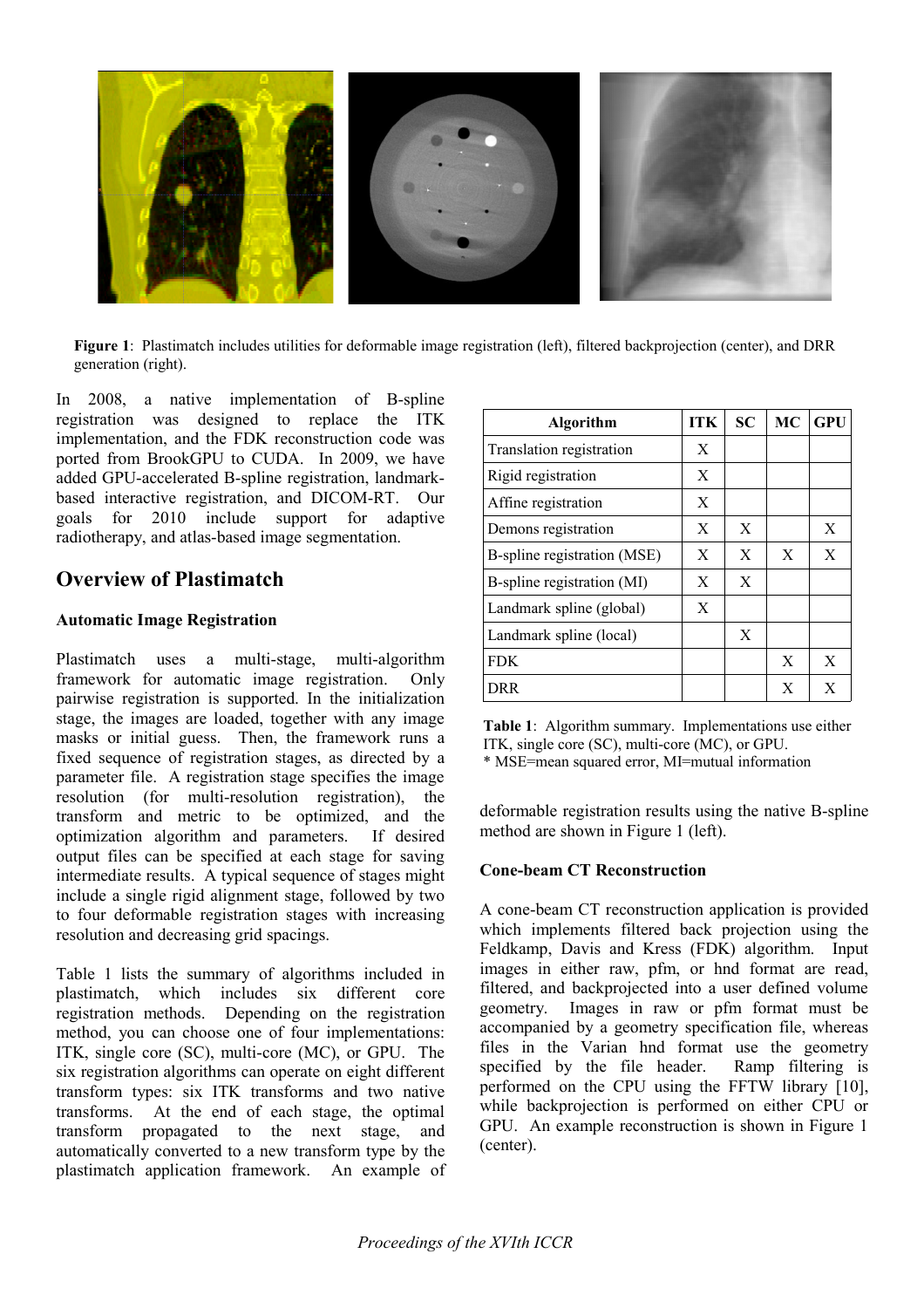

**Figure 2**: Automatic registration using B-splines was used to warp the MRI of a 6-month old infant onto the CT of the same patient at age 2. The registration properly matches the skull, but features within the brain are not properly aligned (left). The registration results are partially corrected by placing two landmarks (center), which improve the registration (right).

#### **DRR Generation**

The plastimatch DRR generator implements three variants of the Siddon ray tracing method [11]. The fastest and most popular method uses the original "exact pathlength" method based on the intersection of rays with the image voxels. In addition, two voxel interpolation methods are included, which can be used to increase the apparent resolution of the DRR construction. Both multi-core and GPU versions are available, and an example of the DRR application output is shown in Figure 1 (right).

#### **Interactive (Landmark-based) Image Registration**

While automatic registration yields acceptable results in many cases, we are often confronted with difficult registration problems where automatic registration fails. For this purpose, plastimatch includes two manual registration tools: a "global" landmark-based tool based on thin plate splines, and a "local" landmark-based tool based on radial basis functions.

The global tool is implemented as an ITK wrapper, takes a list of corresponding points in 3D, and generates a complete vector that interpolates all of the input landmarks. This method requires a minimum of six landmarks, which are used to find a global affine transform superimposed with a minimum energy deformation field [12]. The global landmark registration results can be used as a standalone method, or to initialize the automatic registration.

In contrast, the local tool is a native radial basis function warper, and does not perform global rigid or affine mapping. Instead, it uses a small number of landmark pairs to correct failed deformable registration results. An example of this idea is shown in Figure 2, where the failed registration (left), is corrected using two pairs of landmarks (center, right).

#### **Data Interchange**

Plastimatch supports a wide variety of file input types for data interchange. Using ITK wrappers, most image formats are supported, including DICOM, Analyze, Metaimage, and NRRD. In addition, partial support exists for DICOM-RT, XiO, and RTOG formats. Plastimatch is capable of rasterizing DICOM-RT structure sets into images, as well as converting images back into DICOM-RT structure sets. In addition, a utility is provided for attaching existing DICOM-RT structure sets onto arbitrary DICOM series.

#### **User Interface**

The standard interface to plastimatch is a set of command line utilities, which are configured using configuration files and command line options. However, graphical user interfaces for plastimatch do exist using plugin methods. Currently Plastimatch runs as a plugin for Aqualizer [13] and 3D Slicer [5]. Aqualizer is a specialized research software for fourdimensional treatment planning. Deformable image registration is used to map radiation dose from all breathing phases onto a reference phase, and accumulate the time-averaged dose. 3D Slicer is a general purpose research software for medical image computing. Plastimatch plugins are available for automatic registration, landmark-based registration, and DICOM-RT import.

## **Software Engineering**

As of January 2010, plastimatch comprises 98,000 lines of code. The code is cross-platform, and makes heavy use of external libraries, including ITK, dcmtk, fftw, CUDA, sqlite. Therefore, we manage our project complexity and growth through a comprehensive set of software engineering tools.